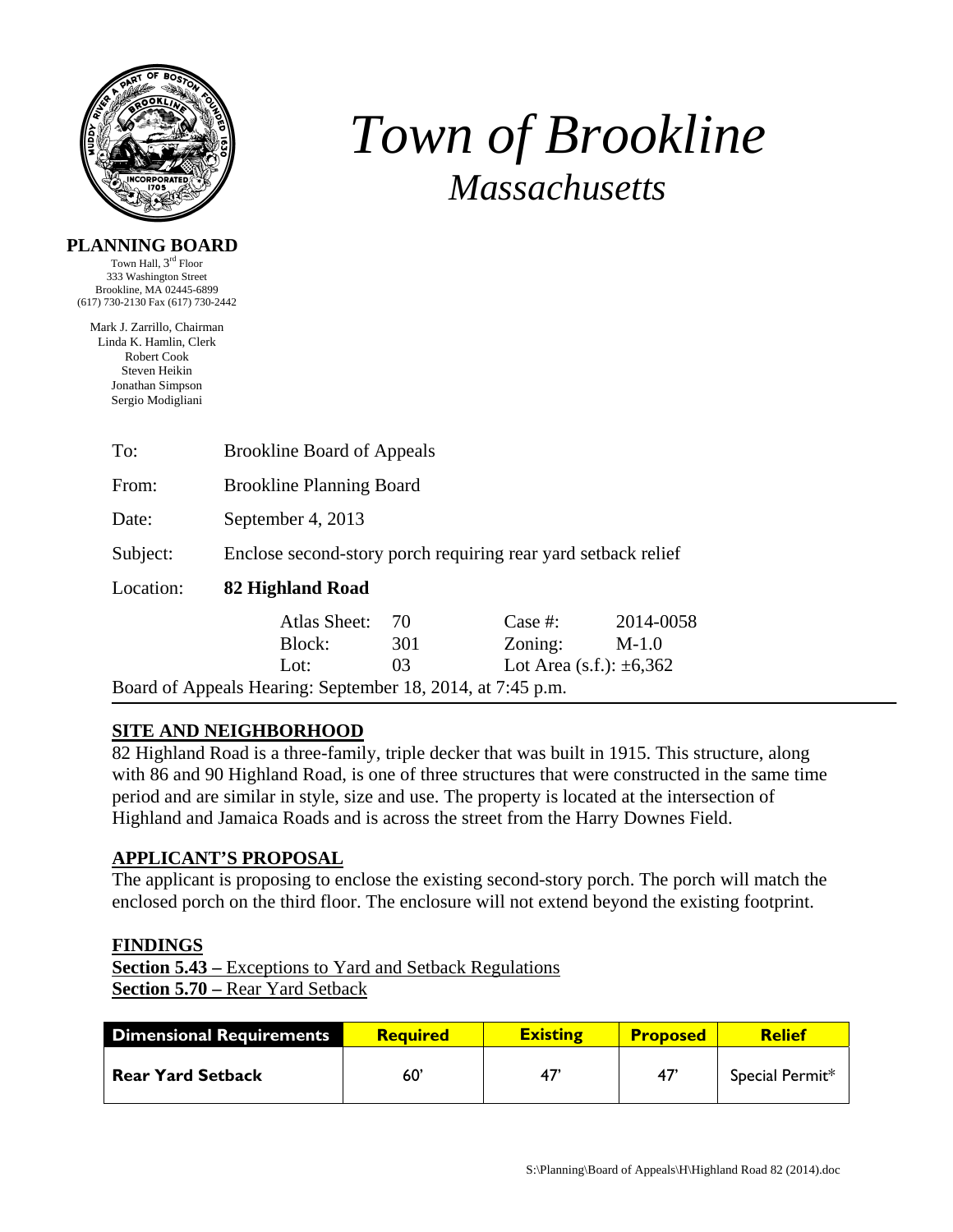\*Under *Section 5.43*, the Board of Appeals may waive yard and setback requirements if counterbalancing amenities are provided.

**Section 8.02.2** – Alteration or Extension: A special permit is required to alter and/or extend a non-conforming structure.

### **PLANNING BOARD COMMENTS**

The Planning Board is supportive of the proposal to enclose the existing porch and create a new sunroom. The porch will match the enclosed porch on the third floor and will not negatively impact the neighborhood. The Board is supportive of granting the setback relief required and recommends that the applicant install additional landscaping as a counterbalancing amenity.

#### **Therefore, the Planning Board recommends approval of the plans by Charles Fox, dated 7/7/2014, subject to the following conditions:**

- 1. Prior to the issuance of a building permit, final elevations shall be submitted, subject to the review and approval of the Assistant Director of Regulatory Planning.
- 2. Prior to the issuance of a building permit, a final landscaping plan, indicating all counterbalancing amenities, subject to the review and approval of the Assistant Director of Regulatory Planning.
- 3. Prior to the issuance of a building permit, the applicant shall submit to the Building Commissioner for review and approval for conformance to the Board of Appeals decision: 1) a final site plan stamped and signed by a registered engineer or land surveyor that indicates the lot size and floor area of the building; 2) final building elevations stamped and signed by a registered architect; and 3) evidence that the Board of Appeals decision has been recorded at the Registry of Deeds.